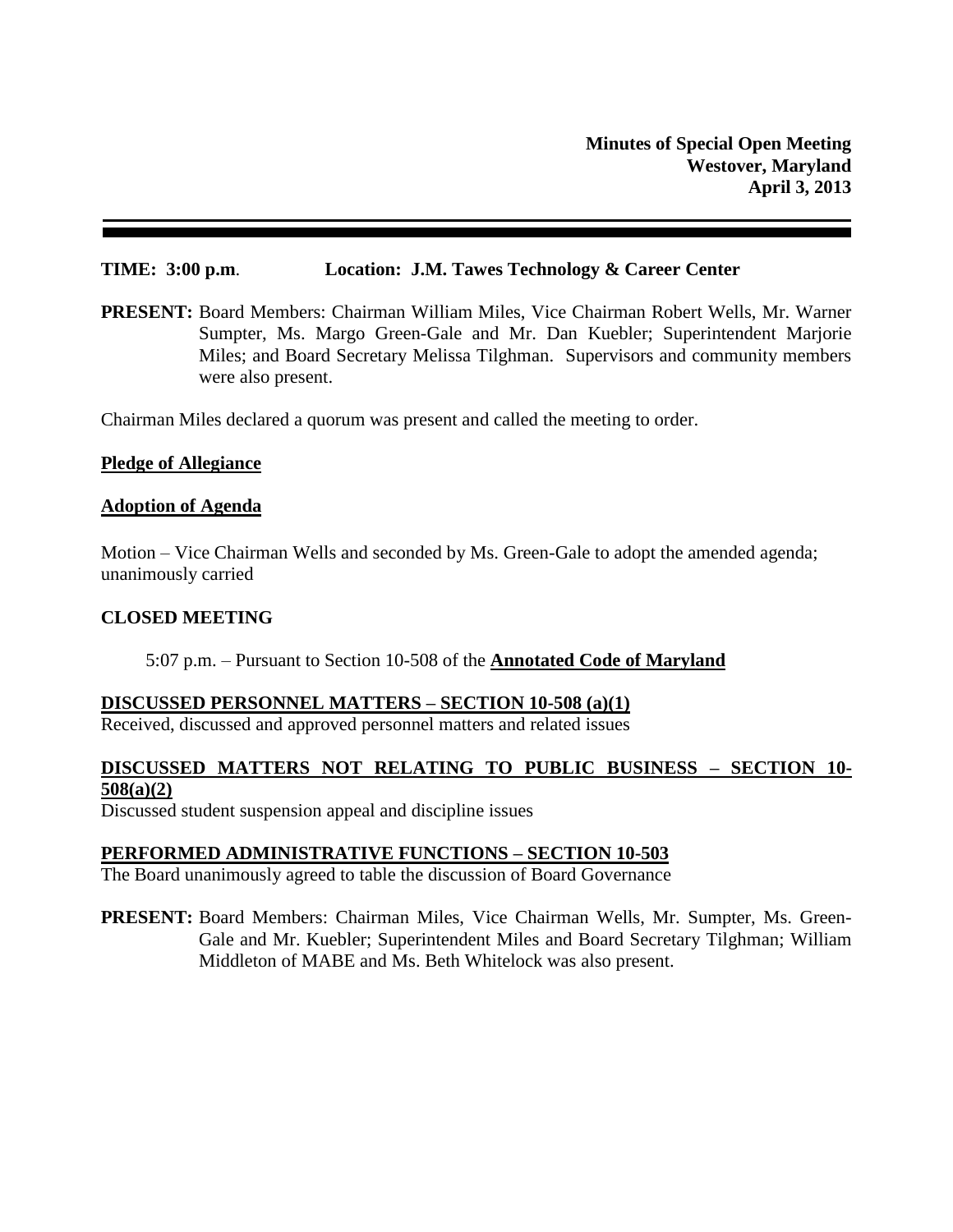# **Reconvened in Open Special Session at 5:10 p.m.**

# **PUBLIC PARTICIPATION**

Nearly twenty parents and students filled the meeting to address the Board with the following comments and concerns:

- $\triangleright$  CTE Expansion
- $\triangleright$  Substitutes' inappropriate comments to students
- $\triangleright$  Minority criticism by the Board
- $\triangleright$  Need for male African American Leadership in the county and schools
- Parent, community, and principal collaboration for WAHS climate improvement
- $\triangleright$  Mr. Johnson's recognition of all sports teams
- Washington High School's new leadership has improved student's attitudes
- $\triangleright$  Mr. Kuebler's inappropriate postings to blogs, websites, and newspapers
- $\triangleright$  WAHS climate change is due to students' resistant to change
- $\triangleright$  Mr. Johnson was not aware of the Harlem Shake videos
- $\triangleright$  Pleas for the Board to act responsibly and respectfully
- Fear that the Board and parents' attitudes towards Mr. Johnson and administration will spill into the schools
- $\triangleright$  Parent involvement needed to discipline students
- Immediate removal of Mr. Kuebler and Mr. Wells
- $\triangleright$  All students deserve free education

# **NEW BUSINESS**

# **Curriculum & Instruction**

# **Out of County Field Trip Requests**

Motion – Mr. Kuebler and seconded by Mr. Sumpter to approve the following Out of County Field trip requests: unanimously carried

- CAHS Virginia Aquarium & Marine Science Center
- $\triangleright$  Bush Gardens Crisfield High School's Senior Class

# **Financial Budget Report**

Ms. Smoker provided the Board with a breakdown of the FY2013-2014 School Budget and is requesting the Board's approval in May.

# **The Board will conduct an open budget work session on April 8, 2013 at 10:00 a.m. at the J.M. Tawes Technology & Career Center.**